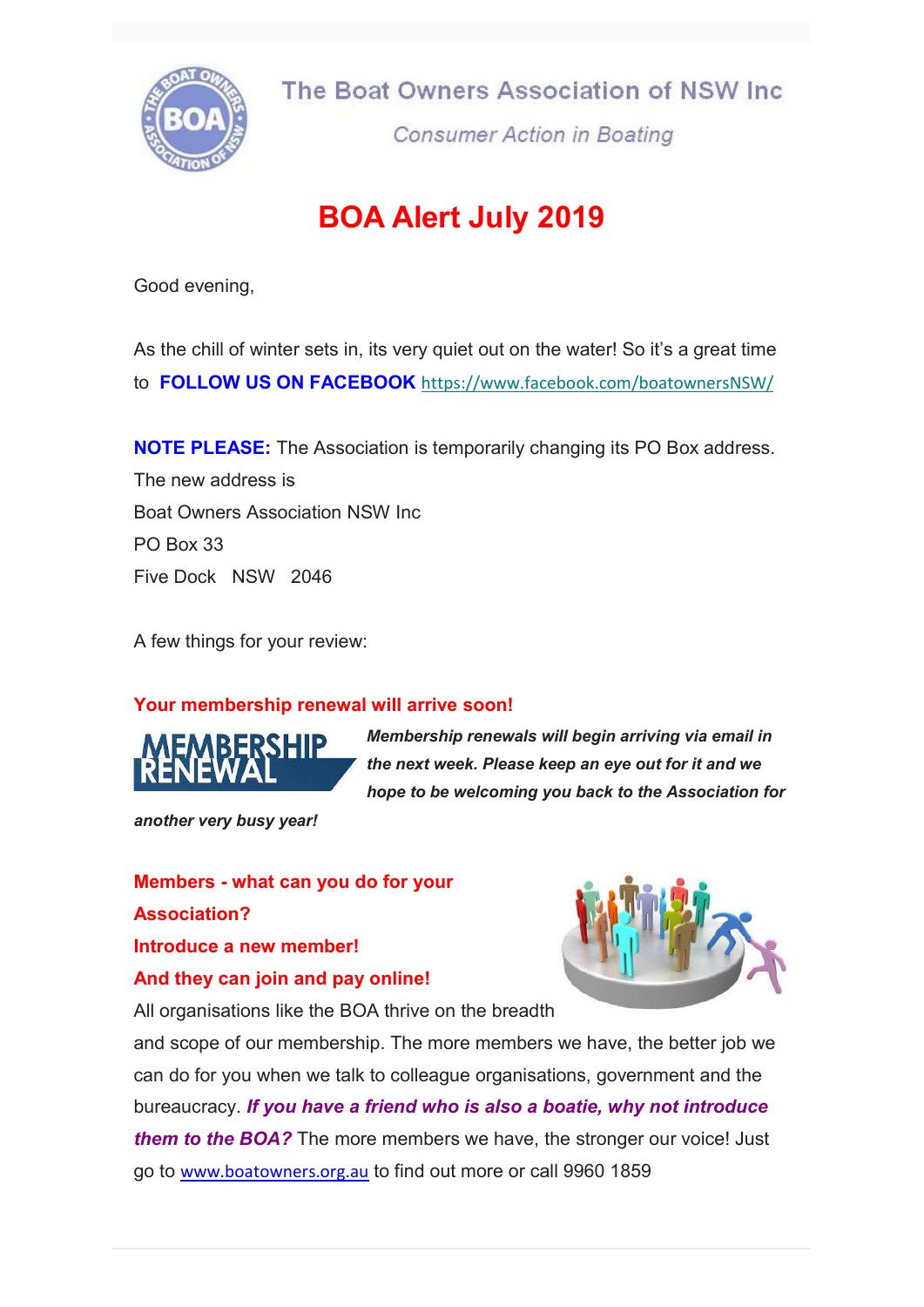## Marine Rescue NSW – Volunteers saving lives on the water



 When boaters are in trouble on NSW waterways, they can be confident a professionally trained and equipped team from Marine Rescue NSW is standing ready to respond.

Our 3,000-plus volunteers, operating in 44 rescue units, provide a vital safety net for

the NSW boating community along the coastline from Point Danger to Eden and on two high-risk inland waterways, the Alpine Lakes in the Snowy Mountains and the Murray River at Moama.

For more information on this fabulous service, click here

# Boat Insurance - When the insurer says "no" to your claim

The BOA is assisting a member whose boat was damaged by another which broke away from its mooring - and then Club Marine refused to accept liability.



Boat insurance is expensive and difficult to come by - without insurers denying liability without an apparently good reason.

The BOA is seeking to intervene on this member's behalf in an attempt to broker a resolution.

If any other members have similar concerns, please contact us on admin@boatowners.org.au

### Regional Area Members - we need your assistance!



RMS hosts Regional Boating Advisory Groups along the NSW coast. These groups provide a great opportunity for local boaties to have direct input to the RMS on matters that affect YOU. While we are represented at some, the BOA is invited to participate at each of these meetings.

We are working with the local councils and government departments on your behalf. For example, one current issue is the dredging of the Manning River, where we have been in contact with the Mid North Coast Council and are working with the Maritime Infrastructure Delivery Office, boat owners and local commercial operators in an endeavour to expedite dredging